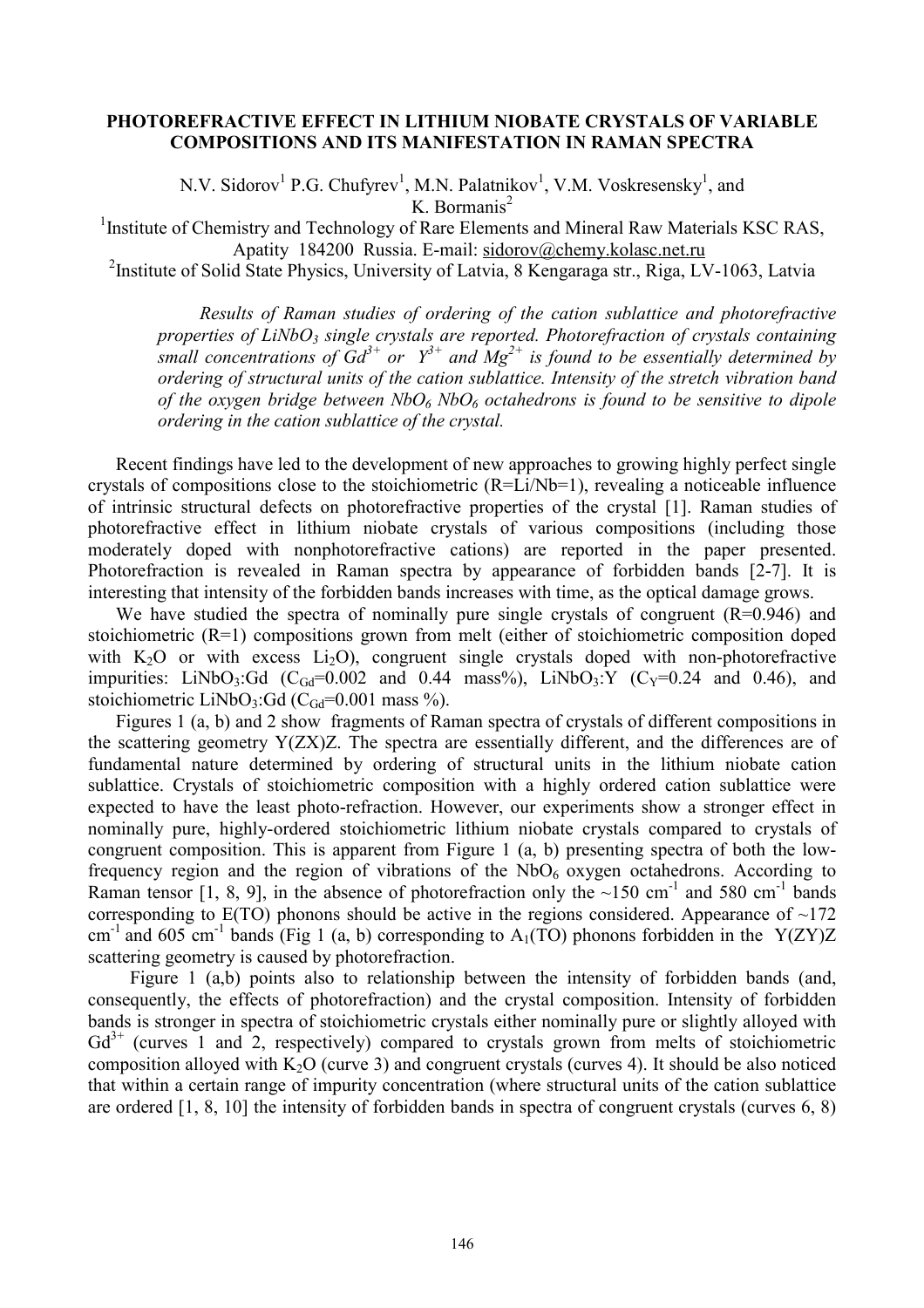and, consequently, the effect of photorefraction, is considerably smaller than in spectra of nominally pure crystals of stoichiometric and congruent compositions.

Further increase of admixture concentrations in congruent crystals  $(>0.4 \text{ w.}\%)$  broadens and increases the intensity of forbidden bands (curves 7, 9) due to increasing photorefraction, and also broadens all the other spectrum lines, apparently as the result of disordering of the cation sublattice brought about by alloying impurities. The effects of photorefraction in stoichiometric or congruent



crystals are different depending on the method they are grown. Evaluating the effect of photorefraction by the intensity of forbidden Raman bands (Figure 1 a, b) it is approximately 1.5- 3 times stronger in congruent and stoichiometric crystals grown without K2O admixtures compared with samples grown from similar melts with added  $K_2O$ .

**Fig.1.** Fragments of Raman spectra of diverse lithium niobate single crystals: a) the low-frequency region; b) the region of vibrations of the  $NbO<sub>6</sub>$  oxygen octahedrons.

1.- LiNbO<sub>3</sub> stoich. 2.- LiNbO<sub>3</sub> stoich.:  $Gd(0.001\%)$  3.- LiNbO<sub>3</sub> stoich.  $(K<sub>2</sub>O)$ . 4.- LiNbO<sub>3</sub> cong. 5.- LiNbO<sub>3</sub> cong.  $(K_2O)$ . 6.- LiNbO<sub>3</sub> cong.:  $Gd(0.002\%)$ . 7.- LiNbO<sub>3</sub> cong.:  $Gd(0.44\%)$ . 8.- LiNbO<sub>3</sub>:Cong.:  $Y(0.24\%)$ :Mg  $(0.63)$ .9.-LiNbO<sub>3</sub>:cong.:  $Y(0.46\%)$ .

Whether alloyed or altered in stoichiometry, the lithium niobate crystals invariably demonstrate ordering of structural units in the cation sublattice and dipole moments of the  $BO<sub>6</sub>$  octahedrons and, consequently, their polarizability. The changes should affect the band corresponding to stretch vibration of the oxygen bridge of  $BO_6$  octahedral anions (where B are principal  $(L<sup>+</sup>, Nb<sup>5+</sup>)$  or impurity cations). The latter is active in Raman spectrum of non-centrosymmetric oxygen octahedrons and forbidden in the spectrum of centrosymmetric (ideal) octahedrons [11]. Figure 2 shows transformation of the band shape of the  $B_1-O-B_2$  stretch upon the change of crystal composition.

The band has clearly a complex shape. Analysis by band separation software shows existence of only a single band (curves 1, 2, 4-6, 8) in the spectra of crystals with relatively ordered cation sublattices, for instance, those of either congruent or stoichiometric, nominally pure lithium niobate crystals, as well as in the spectra of congruent crystals alloyed with relatively small quantities of  $Gd^{3+}$ ,  $Y^{3+}$  ions in the region  $B_1$ -O- $B_2$  stretch. It is interesting that this band is the narrowest in stoichiometric, i.e. the most ordered crystals. The spectra of both stoichiometric,  $Gd^{3+}$ alloyed and congruent crystals, rather heavily alloyed with  $Gd^{3+}$  and  $Y^{3+}$ , clearly exhibit two bands with frequencies 875 and ~900cm<sup>-1</sup>, (curves  $3, 7, 9$ ) in the region of oxygen bridge stretch. A dotted line corresponding to frequency  $900 \text{ cm}^{-1}$  is shown in Figure 2.